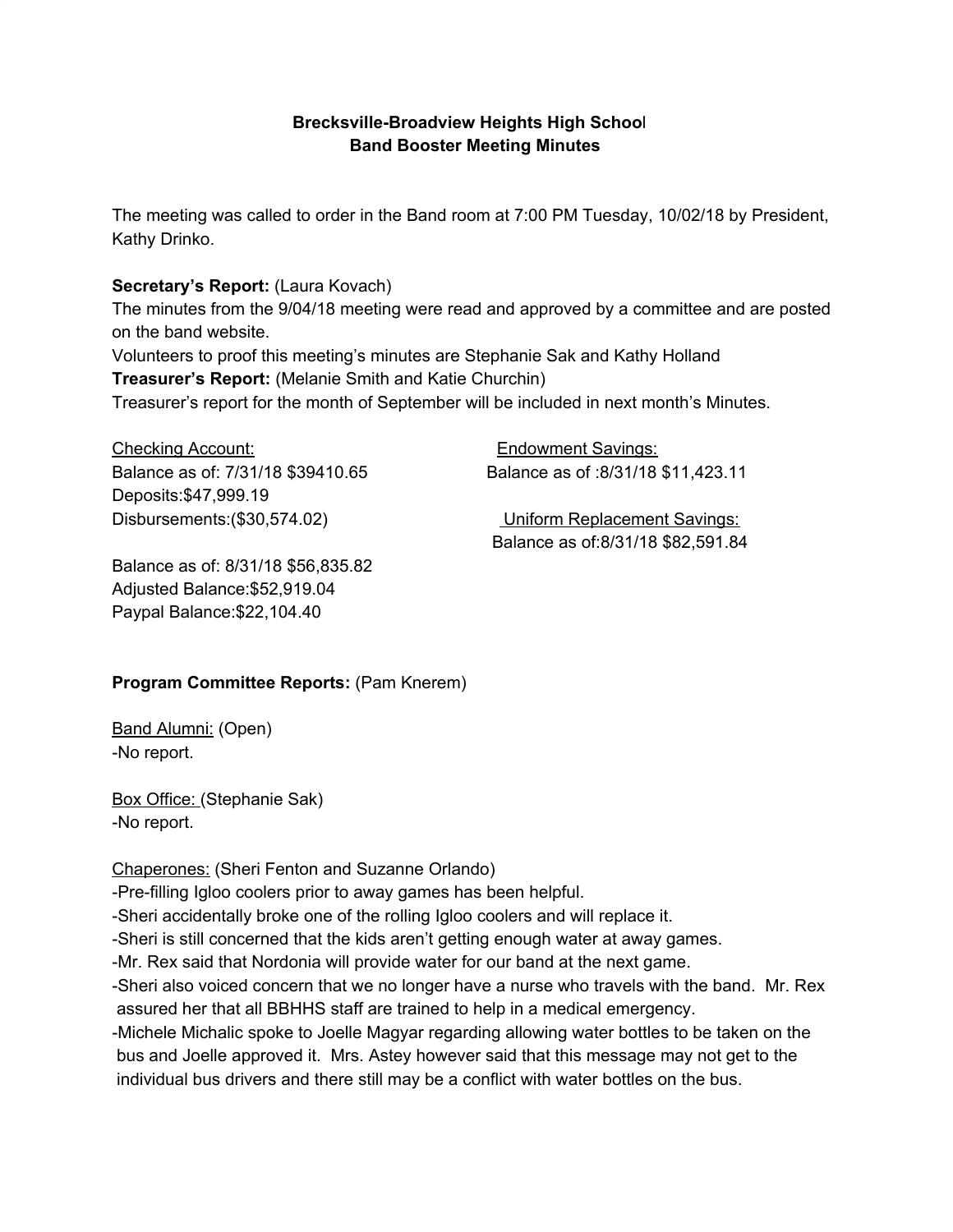Drumline: (Pam Knerem) -No report.

Hospitality/Game Snacks: (Lisa Weber)

-Lisa still has plenty of snacks and cups available for the games.

-Lisa will provide water bottles at Sounds of the Stadium.

Flagline: (Melissa Brubaker and Elena Kucharski)

-There are nine seniors this year.

-There will be another 50/50 raffle held at Sounds Of The Stadium on October 24th.

- Grace Kubera asked Melinda to express her gratitude to all who help with Flagline.

-Melinda and Elena are looking for new flagline chairs for next year.

# PSO: (Michele Mihalich)

-The next PSO meeting will be held on Thursday, October 4th at 9:30 at the Board office. -See the monthly newsletter for current news and updates.

-The Michalich's are donating a jazz and a big band musical arrangement by CJO musicians to the BBHHS Band.

Publicity: (Melissa Burdick)

Melissa will get citrus sale information posted in various publications.

### Senior Night: (Pj Malnar)

-Senior Night is Friday, October 19th.

-Pj asked what the budget is for Senior Night. Melanie told her it is \$600.00 including the cost of the senior banner which was approximately \$150.00.

-A sign-up sheet was passed around for people to sign up to bring an assortment of appetizers, desserts, fruit and vegetable trays, etc. for seniors and their parents the night of the event.

### Swarm Board and Decorations: (Lisa Trout)

-Lisa will decorate the Swarm Board found in the cafeteria for the band. It will be up from October 12th through October 25th.

-Lisa will use a "road trip" theme for the Swarm Board.

-She was asked to take a picture of it so it can be put on the band's Facebook page.

-She has also been busy creating awesome locker decorations for the seniors.

Uniforms: (Lori Reagan, Rima Julien, Sheyenne Uhlir and Linda Gauntner)

-Lori did some projections regarding uniform replacements. Assuming each uniform will be about \$400.00 times 360 uniforms, the total comes to \$144,00 (includes coat, jacket, pants and hat). There is currently \$82,000 in the savings account with an additional \$11,000 in the Endowment savings that can be transferred to the uniform savings account. Lori estimates that new uniforms be purchased in five to six years. The current uniforms are eleven years old and still in great shape.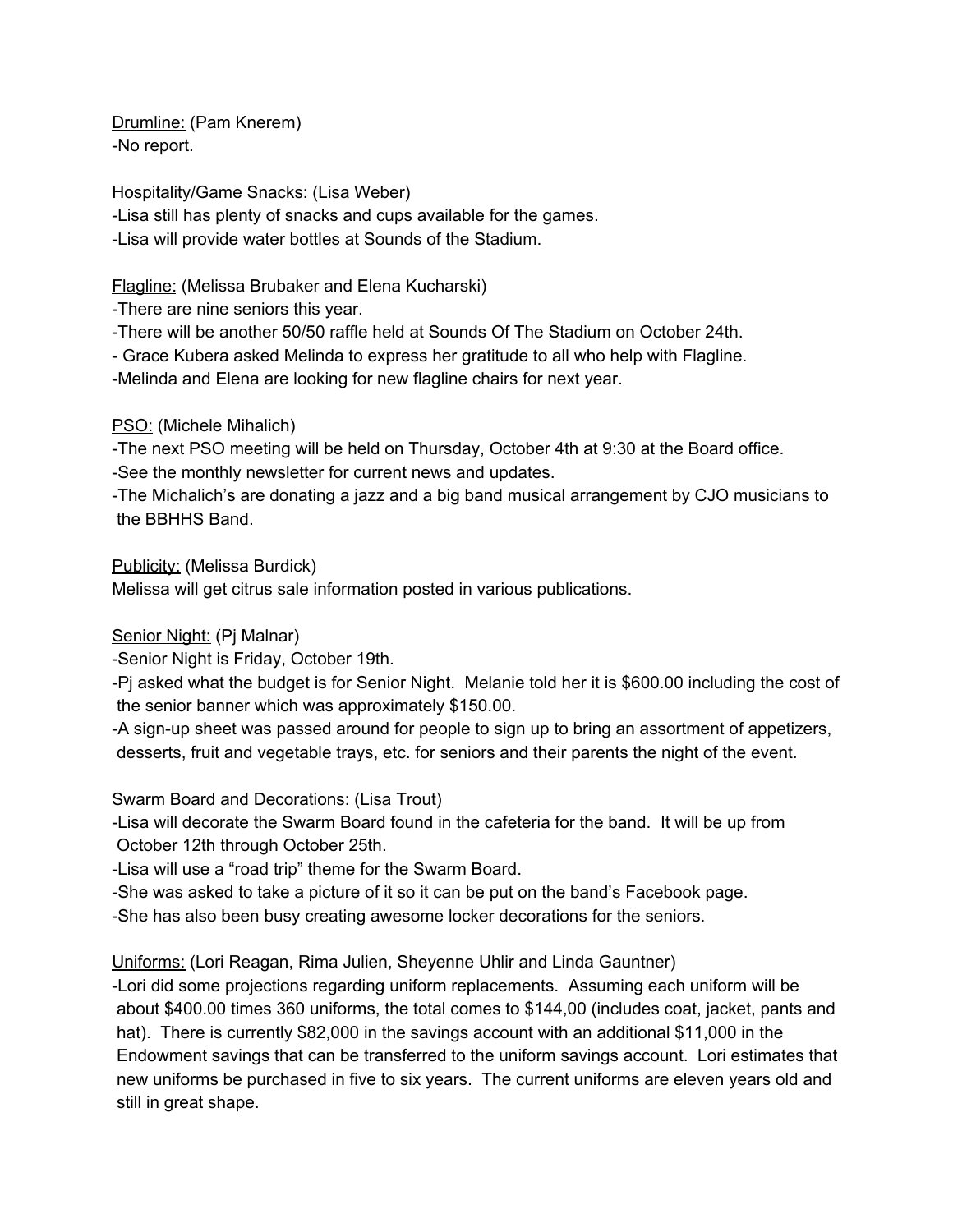Summer Uniforms: (Kathy Holland and Lisa Karakostas) -No Report.

Yard Signs: (Alicia Ravagnani)

-All yard signs have been delivered.

-The Boosters made a \$218.00 profit from the yard sign sales.

-74 yard signs were sold this year. Last year, 86 were sold.

-Alicia still has a few signs that are not personalized available for sale.

# **Ways and Means Committee Reports:** (Amy Zajac)

Athletic Programs: (Melissa Burdick)

-Melissa is debating whether or not to raise the cost of ads in the program sales because the cost of printing is so expensive.

-She sent out "Thank You's" to this year's advertisers and offered them early bird specials for advertising next year. So far, she has two companies who have taken her up on the sale.

-Ganley accidentally sent two payments but told her just to keep both. Thank you Ganley!

-To date, there are only three outstanding invoices for the Fall program.

-Melissa has begun work on the Winter program.

Athletic Program Sales: (Michelle McGrath)

-Program sales have been sluggish lately.

-In order to sell more Fall programs, they will be offered at Sounds of the Stadium, various high school sporting events and at Senior Night.

Citrus Sales: ( Allison Winokur and Barb Wisniewski)

-There will be one citrus delivery again this year.

-The citrus sale will begin on October 8th. All orders will be due by November 2nd. Fruit will be delivered and ready for pick up on Saturday, December 8th.

-An information letter will be posted on the band website soon and will include prices and sizes available.

-The cost of fruit went up slightly due to the fact that Indian River now charges by the tray instead of by the pound.

-Mrs. Astey asked if 8th graders could participate in the citrus sale. It was determined that since 8th graders are not band boosters yet, they are ineligible.

Disney Raffle: (Grace Nichols) -No Report.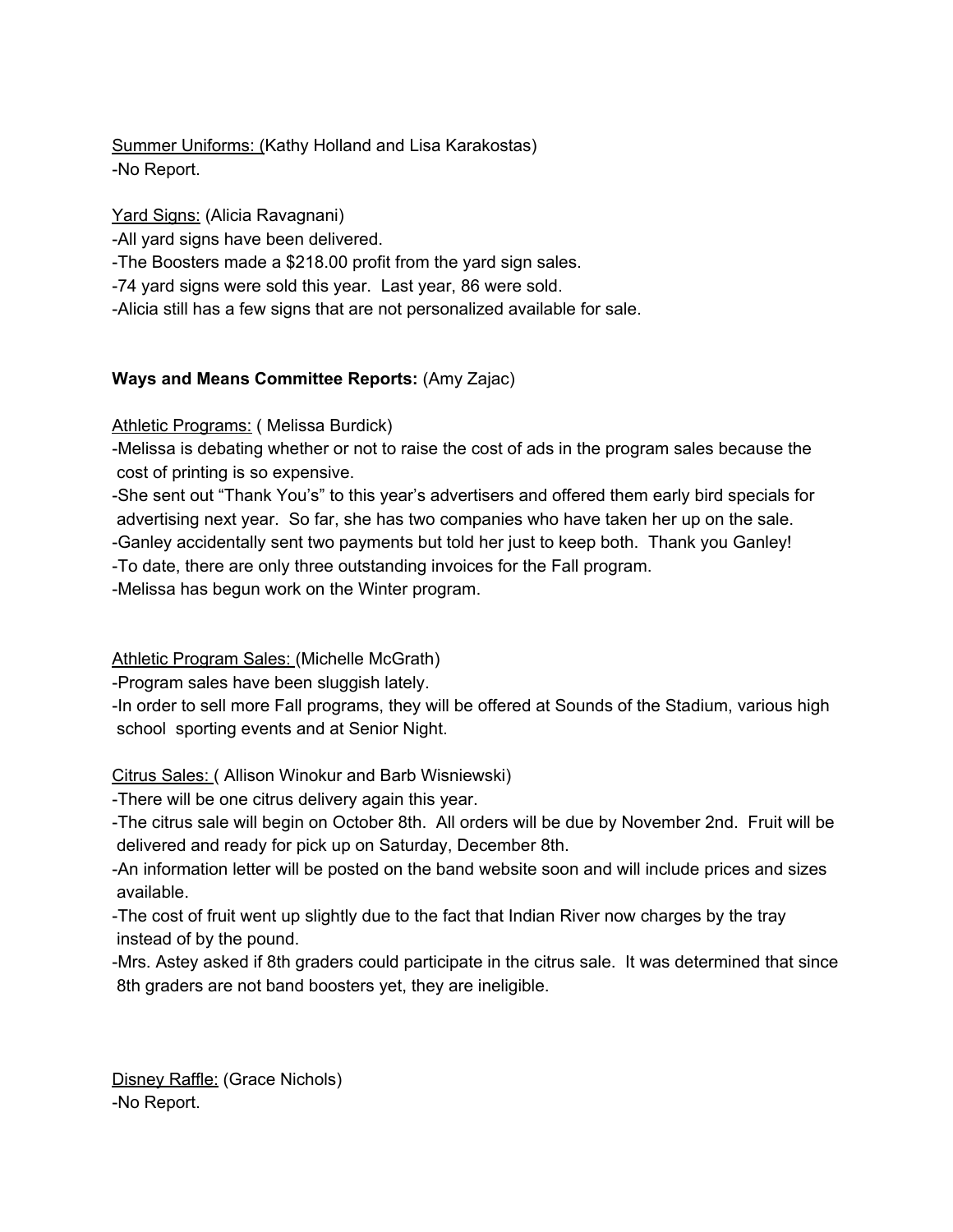Endowment/Patrons: (Kim Traum) -Kim received \$140.00 for Endowments.

Spirit Wear: (Alicia Ravagnani)

-Alicia will be taking out to bid for next year's spirit wear sale.

-This year, the supplier missed the line with the polo shirt orders and as a consequence, those shirts came later than the rest of the order.

-Alicia's goal for next year is to have spirit wear orders ready by the first game.

-She invites any input or ideas anyone has regarding spirit wear.

-Surplus spirit wear items will be sold at sale prices at Sounds of the Stadium.

Pancake Breakfast/Music in Our Schools Event: (Suzanne Orlando)

-Pancake breakfast will be held on Saturday, March 16th, 2019.

### **Band Director's Report:** (Mr. Rex and Mrs. Astey)

-Mr. Rex is encouraged by the progress the students are making and said they are adjusting well to the small changes he has introduced.

-We are already halfway through the season.

-Several students have earned spots in All- State Bands, Honor Bands and OMEA Honor Bands.

-Chair placement music will be out on Friday, October 5th. Auditions will be due two weeks later.

-The President's Marine Band will be performing at Severance Hall on October 30th.

-Some members of the Marine Band will perform and hold clinics for Wind Ensemble and Concert Winds.

-Director Ryan Nowlin will be available for a question and answer session as well.

### **President's Report:** (Kathy Drinko)

-A motion was made to revise the date of the last bylaw revision.

-Another motion was made to expand on what the Booster fees are used for in addition to cleaning and repair of uniforms, such as operating expenses, band director's expenses and instrument purchase/repair.

-Amy Zajac made the motion to make these changes in the bylaws and Melinda Brubaker seconded.

-Boosters voted in favor of these changes.

-Kathy appointed Pam Knerem to replace Rose Jonovich as First Vice President.

-BBHHS Alumni meet once a month at Simon's restaurant and are looking for new members to join. This ties in nicely to our own band Alumni due to the fact that the BBHHS Alumni have rosters and resources to track down other band Alumni.

-We also still need to fill the Band Alumni position.